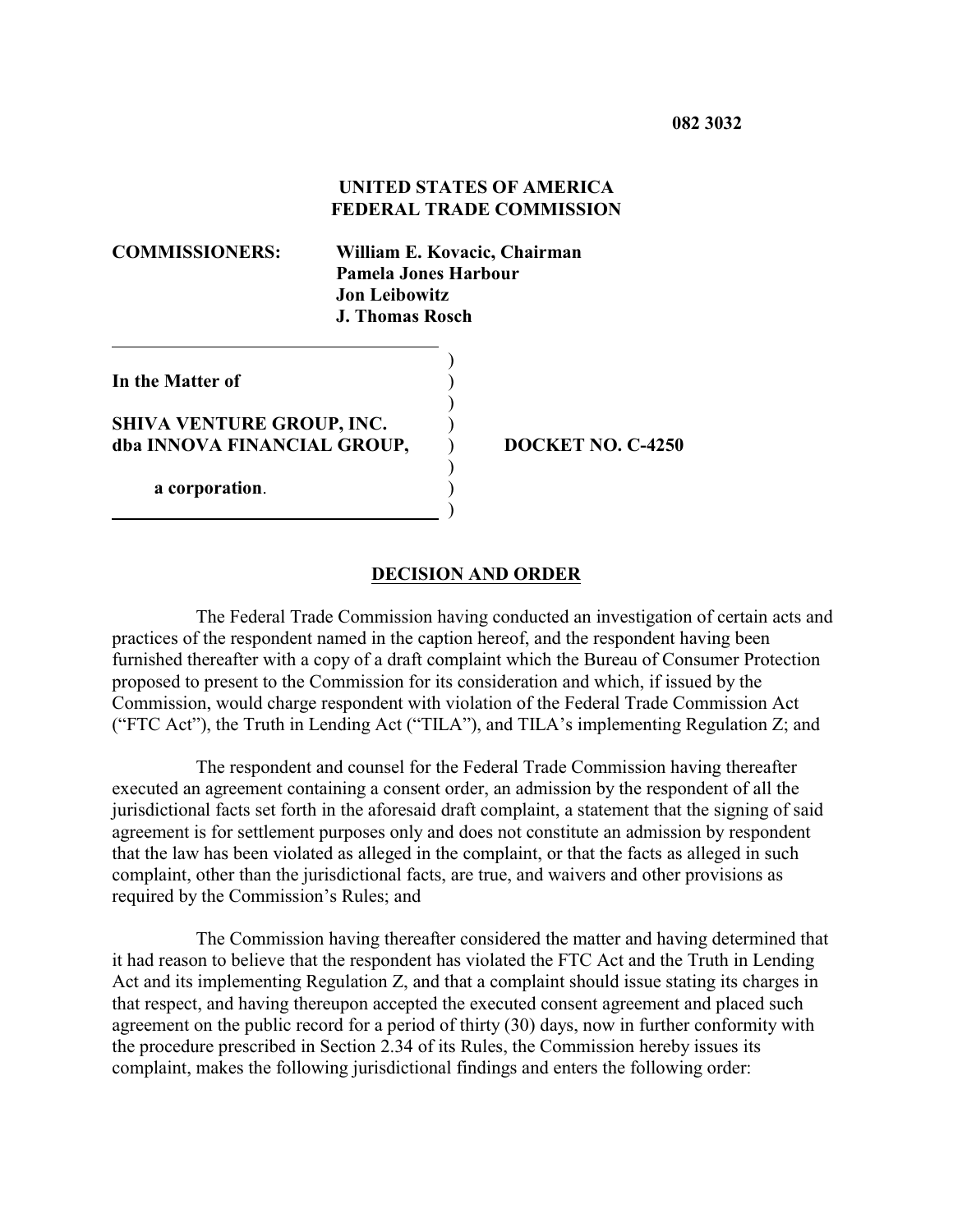1. Respondent, Shiva Venture Group, Inc. dba Innova Financial Group is a California corporation with its principal office or place of business at 700 Gale Dr. Suite 260, Campbell, CA 95008.

2. The Federal Trade Commission has jurisdiction of the subject matter of this proceeding and of the respondent, and the proceeding is in the public interest.

## **ORDER**

## **DEFINITIONS**

For purposes of this Order, the following definitions shall apply:

- 1. "Advertisement" shall mean a commercial message in any medium that promotes, directly or indirectly, a credit transaction. Section 226.2(a)(2) of Regulation Z, 12 C.F.R. § 226.2(a)(2), as amended.
- 2. "Clearly and conspicuously" shall mean as follows:
	- (A) In a print advertisement, the disclosure shall be in a type size, location, and in print that contrasts with the background against which it appears, sufficient for an ordinary consumer to notice, read, and comprehend it.
	- (B) In an electronic medium, an audio disclosure shall be delivered in a volume and cadence sufficient for an ordinary consumer to hear and comprehend it. A video disclosure shall be of a size and shade, and appear on the screen for a duration, and in a location, sufficient for an ordinary consumer to read and comprehend it.
	- (C) In a television or video advertisement, an audio disclosure shall be delivered in a volume and cadence sufficient for an ordinary consumer to hear and comprehend it. A video disclosure shall be of a size and shade, and appear on the screen for a duration, and in a location, sufficient for an ordinary consumer to read and comprehend it.
	- (D) In a radio advertisement, the disclosure shall be delivered in a volume and cadence sufficient for an ordinary consumer to hear and comprehend it.
	- (E) In all advertisements, the disclosure shall be in understandable language and syntax. Nothing contrary to, inconsistent with, or in mitigation of the disclosure shall be used in any advertisement or promotion.
- 3. "Closed-end credit" shall mean consumer credit other than open-end credit. "Open-end credit" shall mean consumer credit extended by a creditor under a plan in which: (i) The creditor reasonably contemplates repeated transactions; (ii) The creditor may impose a finance charge from time to time on an outstanding unpaid balance; and (iii) The amount of credit that may be extended to the consumer during the term of the plan (up to any limit set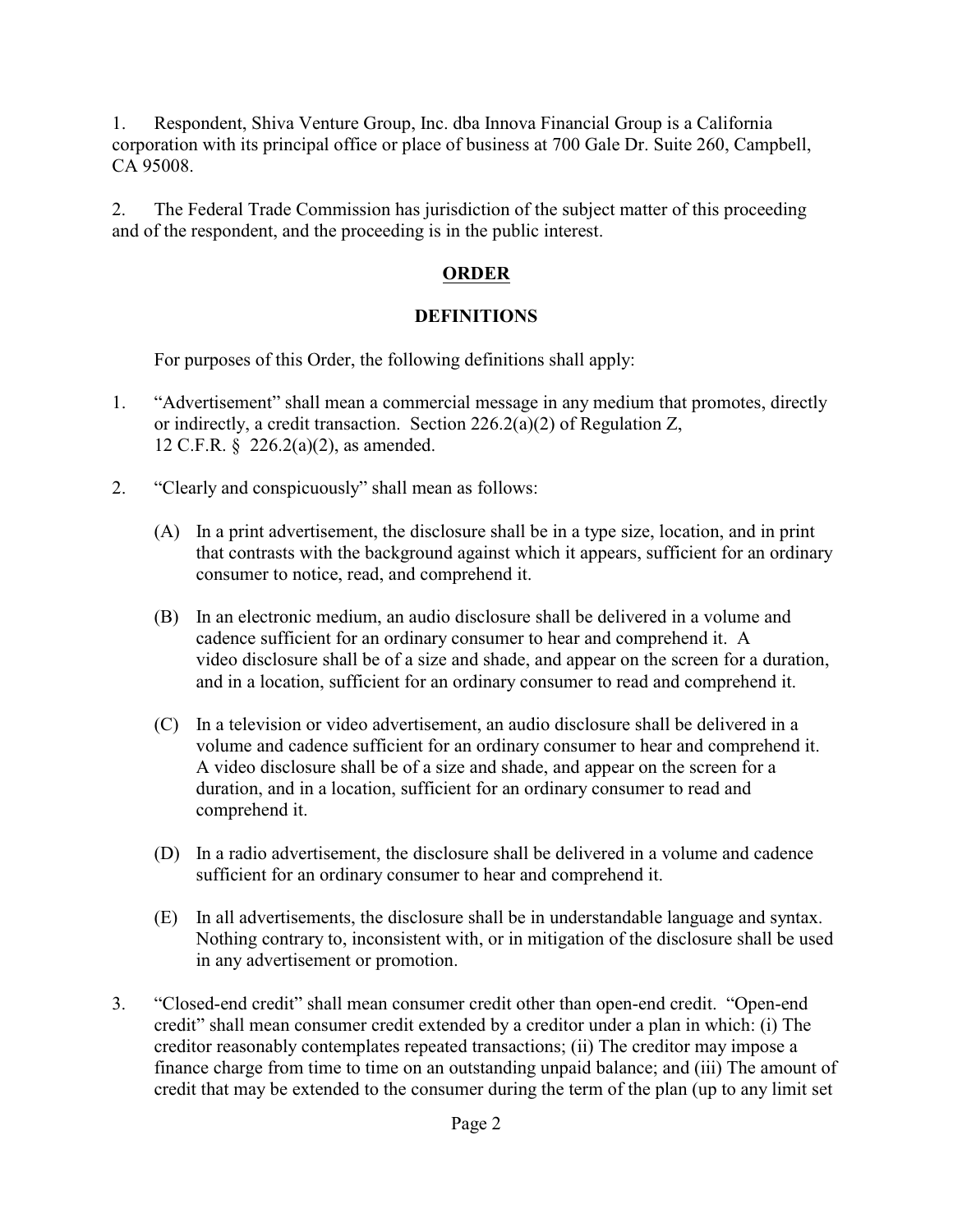by the creditor) is generally made available to the extent that any outstanding balance is repaid. Sections  $226.2(a)(10)$  and  $(20)$  of Regulation Z, 12 C.F.R. §§  $226.2(a)(10)$  and (20), as amended.

- 4. "Consumer" shall mean a natural person to whom consumer credit is offered or extended. Section 226.2(a)(2) of Regulation Z, 12 C.F.R. § 226.2(a)(2), as amended, and Section 103(h) of the TILA, 15 U.S.C. § 1602(h), as amended.
- 5. "Consumer credit" shall mean credit offered or extended to a consumer primarily for personal, family, or household purposes. Section 226.2(a)(12) of Regulation Z, 12 C.F.R. § 226.2(a)(12), as amended.
- 6. "Commerce" shall mean as defined in Section 4 of the Federal Trade Commission Act, 15 U.S.C. § 44.

## **I.**

**IT IS ORDERED** that Shiva Venture Group, Inc. dba Innova Financial Group, a corporation ("respondent"), its successors and assigns, and its officers, agents, representatives, and employees, directly or through any corporation, subsidiary, division, or other device, in connection with any advertisement to promote, directly or indirectly, any extension of closedend credit, in or affecting commerce, shall not make any representation, in any manner, expressly or by implication, about the monthly payment amount unless it discloses, clearly and conspicuously, and in close proximity to such representation, as applicable, that the advertised low monthly payment amount: (1) applies only for a limited period of time, after which the monthly payment amount will increase; (2) does not include the amount of interest that the consumer owes each month; and (3) is less than the monthly payment amount (including interest) that the consumer owes, with the difference added to the total amount due from the consumer.

#### **II.**

**IT IS FURTHER ORDERED** that respondent, its successors and assigns, and its officers, agents, representatives, and employees, directly or through any corporation, subsidiary, division, or other device, in connection with any advertisement to promote, directly or indirectly, any extension of closed-end credit, in or affecting commerce, shall not, in any manner, advertise a rate lower than the rate at which interest is accruing, regardless of whether the rate is referred to as an "effective rate," a "payment rate," a "qualifying rate," or any other term, provided that this provision does not prohibit advertisement of the "annual percentage rate" or "APR," using that term.

#### **III.**

**IT IS FURTHER ORDERED** that respondent, its successors and assigns, and its officers, agents, representatives, and employees, directly or through any corporation, subsidiary, division, or other device, in connection with any advertisement to promote, directly or indirectly, any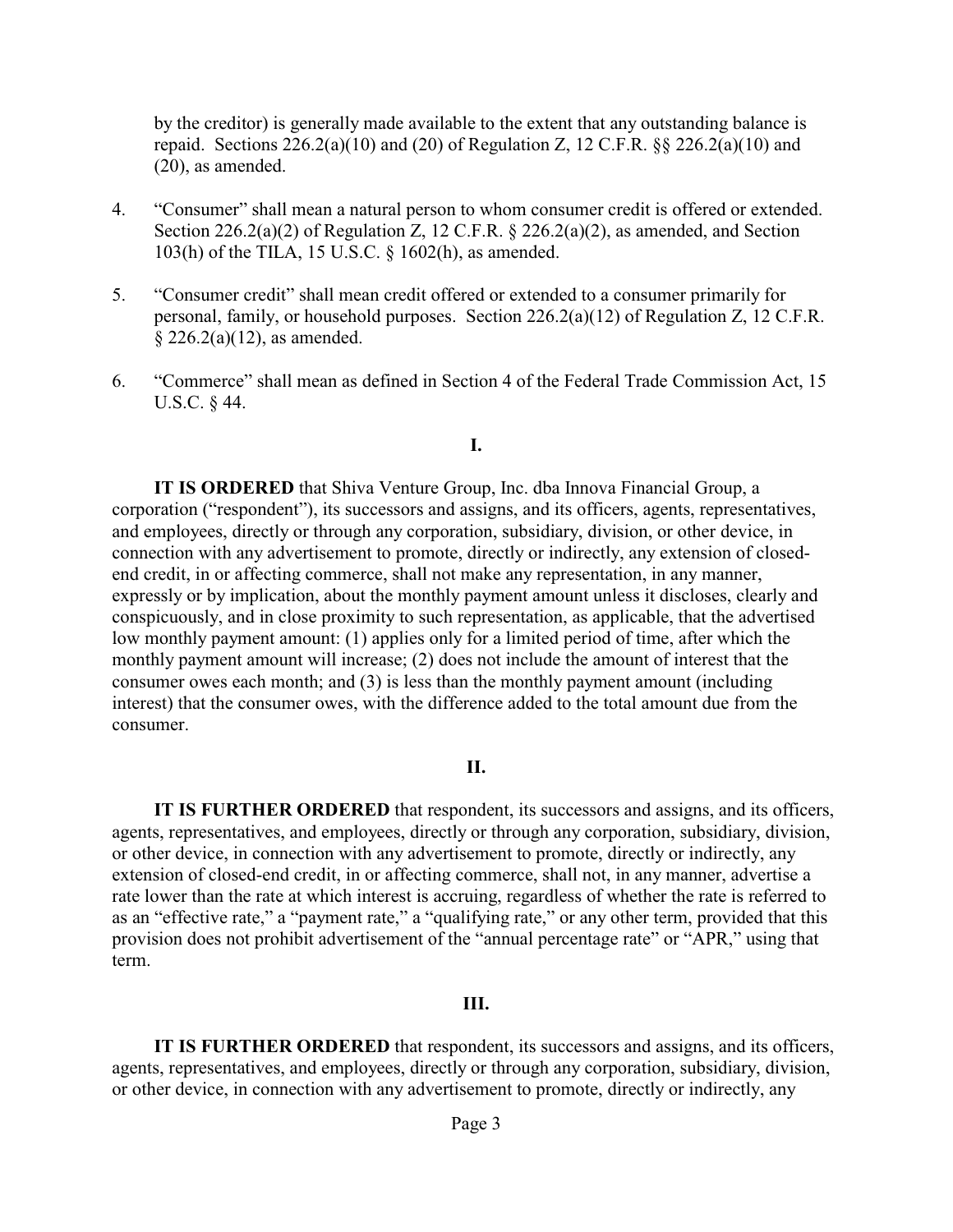extension of closed-end credit shall not, in any manner, expressly or by implication, state the amount of any payment, the number of payments or the period of repayment, or the amount of any finance charge, unless it discloses, clearly and conspicuously:

- A. The terms of repayment;
- B. The "annual percentage rate" or "APR," using that term; and
- C. If the annual percentage rate may be increased after consummation, that fact;

as required by Sections 107 and 144(d) of the TILA, 15 U.S.C. §§ 1606 and 1664(d), as amended; and Sections 226.22 and 226.24(c) of Regulation Z, 12 C.F.R. §§ 226.22 and 226.24(c), until October 1, 2009, and thereafter codified as Sections 226.22 and 226.24(d), 12 C.F.R. §§ 226.22 and 226.24(d), as amended.

## **IV.**

**IT IS FURTHER ORDERED** that respondent, its successors and assigns, and its officers, agents, representatives, and employees, directly or through any corporation, subsidiary, division, or other device, in connection with any advertisement to promote, directly or indirectly, any extension of closed-end credit shall not, in any manner, expressly or by implication, state a rate of finance charge without:

- A. Clearly and conspicuously stating the rate as an "annual percentage rate" or "APR," using that term; and
- B. If the rate is a simple annual rate, stating it in conjunction with, but not more conspicuously than, the "annual percentage rate;"

as required by Sections 107 and 144(c) of the TILA, 15 U.S.C. §§ 1606 and 1664(c), as amended; and Sections 226.22 and 226.24(b) of Regulation Z, 12 C.F.R. §§ 226.22 and 226.24(b), until October 1, 2009, and thereafter codified as Sections 226.22 and 226.24(c), 12 C.F.R. §§ 226.22 and 226.24(c), as amended.

# **V.**

**IT IS FURTHER ORDERED** that respondent, its successors and assigns, and its officers, agents, representatives, and employees, directly or through any corporation, subsidiary, division, or other device, in connection with any advertisement to promote, directly or indirectly, any extension of consumer credit shall not, in any manner, fail to comply in any respect with Regulation Z, 12 C.F.R. § 226, as amended, and the TILA, 15 U.S.C. §§ 1601-1667, as amended.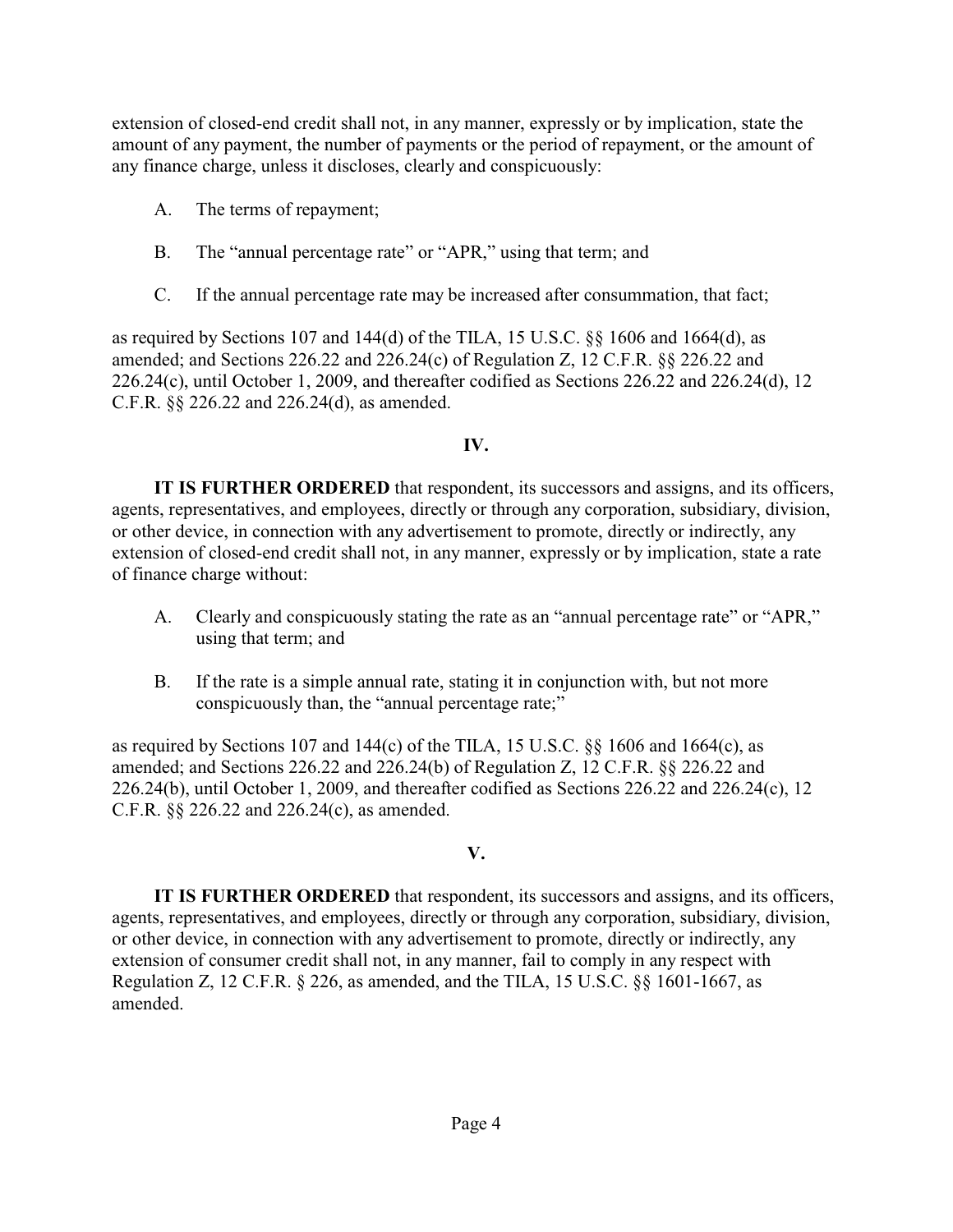**IT IS FURTHER ORDERED** that respondent, its successors and assigns, and its officers, agents, representatives, and employees, shall, for five (5) years after the last date of dissemination of any representation covered by this Order, maintain and upon request make available to the Federal Trade Commission for inspection and copying:

- A. All advertisements and promotional materials containing the representation;
- B. All materials that were relied upon in disseminating the representation, including but not limited to drafts, storyboards, and transcripts;
- C. All tests, reports, studies, surveys, demonstrations, or other evidence in its possession or control that contradict, qualify, or call into question the representation, including complaints and other communications with consumers or with governmental or consumer protection organizations;
- D. Accounting records that reflect the consumer credit or mortgage loans extended or referred to other entities for extension of credit, revenues generated, and the disbursement of such revenues;
- E. Records maintained in the ordinary course of business reflecting during the employment, i.e., the name, physical address, and telephone number of each person employed by respondent, and its successors and assigns, including as an independent contractor, with responsibilities relating to compliance with this Order; that person's job title or position; the date upon which the person commenced work; and the date and reason for the person's termination, if applicable;
- F. Complaints and refund requests relating to any consumer credit or mortgage loans offered or extended (whether received directly, indirectly or through any third party) and any responses to those complaints or requests;
- G. Copies of all advertisements or other marketing materials promoting, advertising, or referring to any consumer credit products or mortgage loans offered or extended; and
- H. All other records and documents reasonably necessary to demonstrate full compliance with each provision of this Order, including but not limited to, all documents obtained, created, generated or which in any way relate to the requirements, provisions or terms of this Order, and all reports submitted to the FTC pursuant to this Order.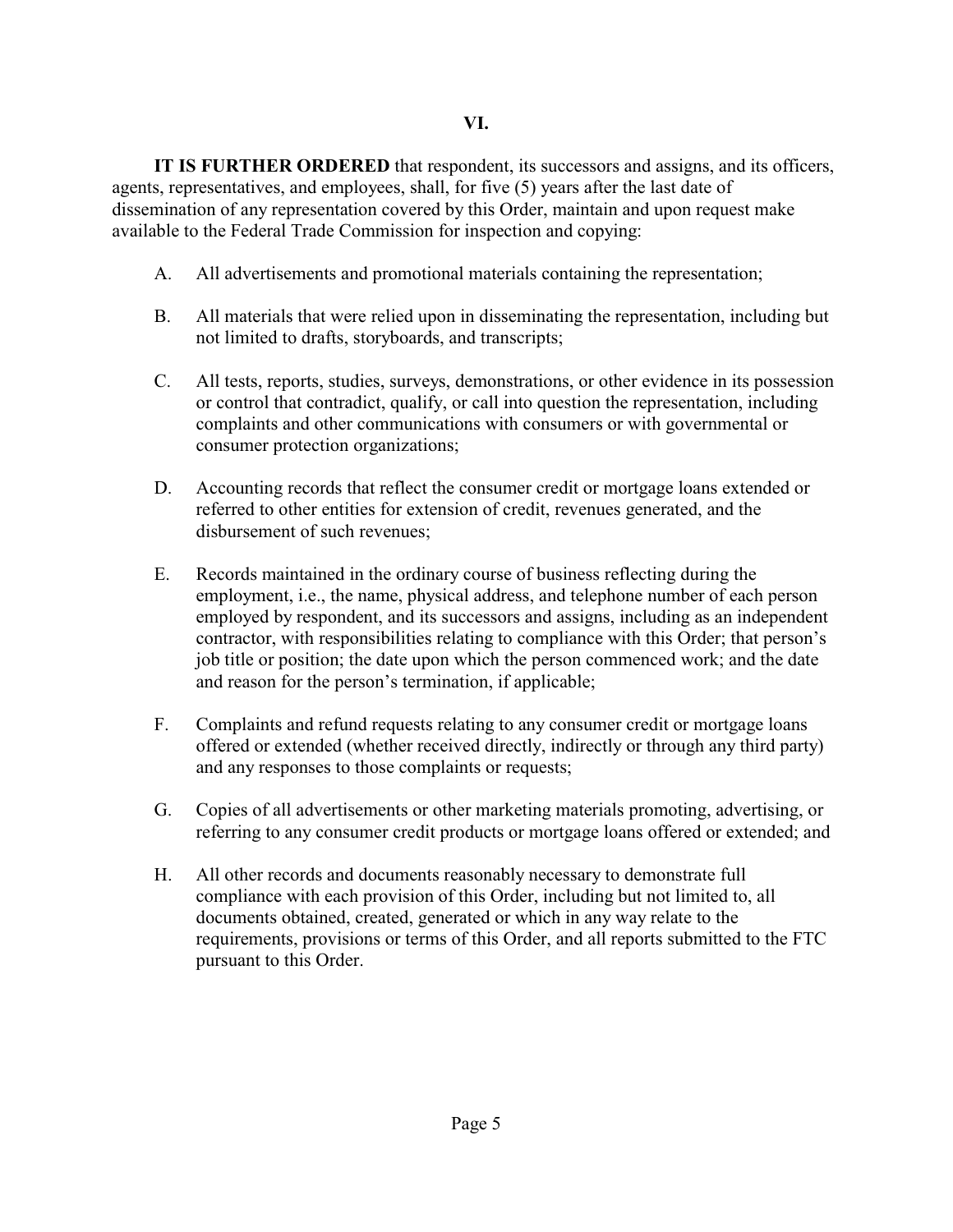**IT IS FURTHER ORDERED** that respondent, and its successors and assigns, shall deliver a copy of this Order to all current and future principals, officers, directors, and managers, and to all current and future employees, agents, and representatives having responsibilities with respect to the subject matter of the Order, and to the officers, directors, and managers of any third-party vendor who engages in conduct related to the subject matter of the Order, and shall secure from each such person, within thirty (30) days of delivery, a signed and dated statement acknowledging receipt of the Order. Respondent, and its successors and assigns, shall deliver this Order to current personnel within five (5) days after the date of service of this Order, and to future personnel within ten (10) days after their assuming their responsibilities.

### **VIII.**

**IT IS FURTHER ORDERED** that respondent, and its successors and assigns, shall notify the Commission at least thirty (30) days prior to any change in any corporation(s) that may affect compliance obligations arising under this Order, including, but not limited to, a dissolution, assignment, sale, merger, or other action that would result in the emergence of a successor corporation; the creation or dissolution of a subsidiary, parent, or affiliate that engages in any acts or practices subject to this Order; the proposed filing of a bankruptcy petition; or a change in the corporate name or address. Provided, however, that, with respect to any proposed change in the corporation about which respondent, and its successors and assigns, learn less than thirty (30) days prior to the date such action is to take place, respondent, and its successors and assigns, shall notify the Commission as soon as is practicable after obtaining such knowledge. All notices required by this Part shall be sent by certified mail to the Associate Director, Division of Enforcement, Bureau of Consumer Protection, Federal Trade Commission, 600 Pennsylvania Avenue, NW, Washington, D.C. 20580.

#### **IX.**

**IT IS FURTHER ORDERED** that respondent, and its successors and assigns, shall, within sixty (60) days after service of this Order, and at such other times as the Federal Trade Commission may require, file with the Commission a report, in writing, setting forth in detail the manner and form in which it has complied and is complying with this Order.

### **X.**

This Order will terminate on February 17, 2029, or twenty (20) years from the most recent date that the United States or the Federal Trade Commission files a complaint (with or without an accompanying consent decree) in federal court alleging any violation of the Order, whichever comes later; provided, however, that the filing of such a complaint will not affect the duration of:

- A. Any Part in this Order that terminates in less than twenty (20) years;
- B. This Order's application to any respondent, or any of its successors or assigns, that is not named as a defendant in such complaint; and